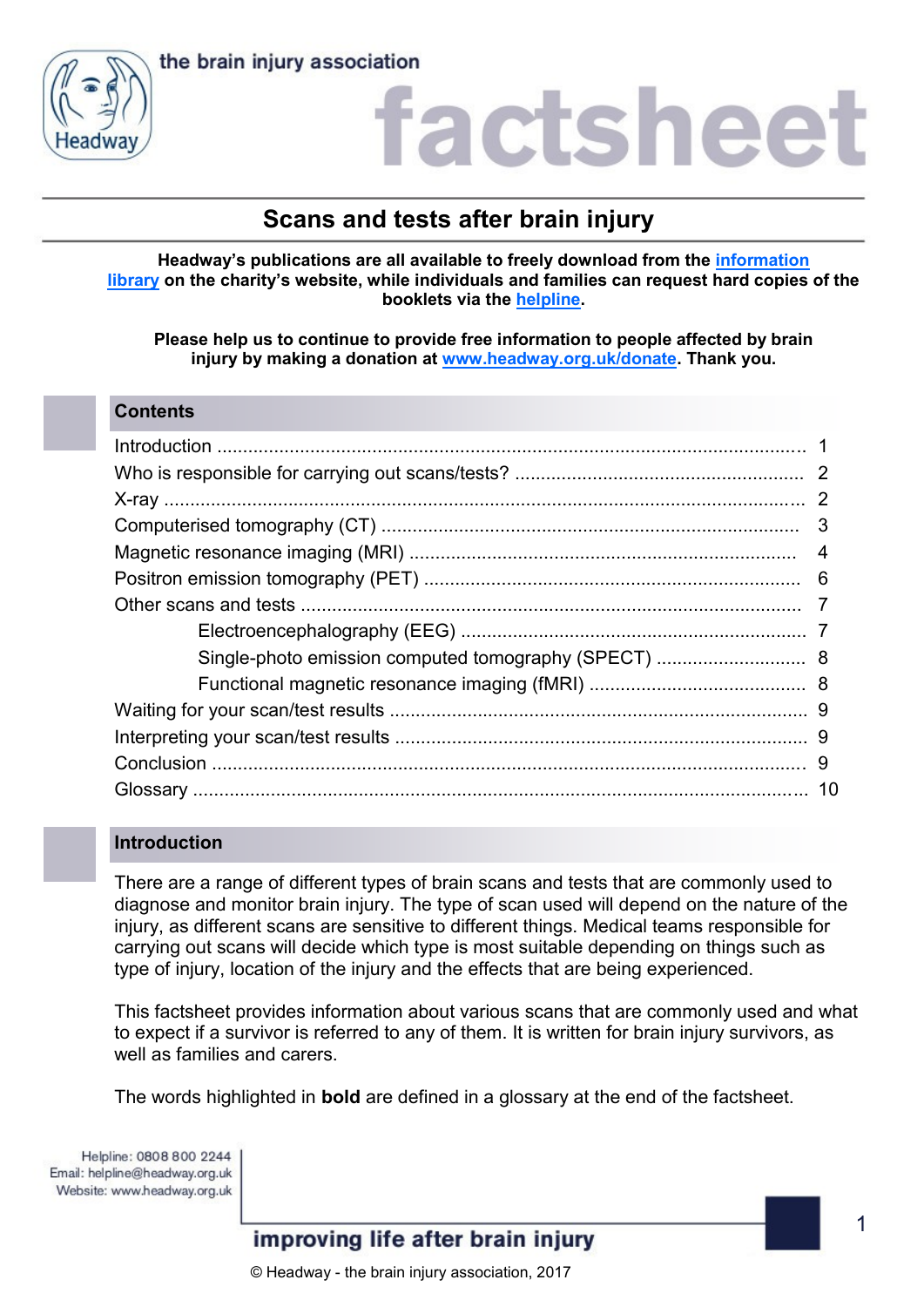



# **Who is responsible for carrying out scans/tests?**

All scans and tests consist of two stages: the scan/test being carried out, followed by interpretation of the scan/test results.

A **radiographer** is responsible for operating scanner equipment and conducting the scan itself.

A **radiologist** is responsible for interpreting the results of the scan and sending a written report to your doctor or consultant. You will then be given information about what your scan has shown and what the results mean.

#### **X-ray**

#### **What is an X-ray and when is it used?**

X-rays are a form of radiation that can harmlessly pass through the body. An X-ray machine is used to direct X-rays at an affected part of the body, which a detector on the other side then creates images of. X-rays pass through the body at different rates depending on the density of the tissue. For example, as bones are very dense X-rays cannot pass through them, and they therefore show up clearly in white on X-ray images. Organs are soft so X-rays can pass through, and these show up in darker shades.

An X-ray may be used to identify any damage caused to bones, such as fractures in the skull. However, X-rays of the head are gradually being replaced by CT scans. For more information on this, see the section *Computerised Tomography (CT).* 

#### **What happens before an X-ray?**

There are usually no special preparations required for having an X-ray.

#### **What happens during an X-ray?**

The radiographer will ask you to lie down or sit down depending on which part of the body needs to be X-rayed. The machine will be positioned and the radiographer will go behind a screen to take the X-ray.

It is important to stay still while the X-ray is being taken so that the images are as clear as possible. You will not see or feel anything while the X-ray is being taken. More than one X-ray might need to be taken from different angles.

In total, the whole process takes a few minutes.

#### **What happens after an X-ray?**

Once the X-ray is complete, you will be able to go home. There are no after-effects of

Helpline: 0808 800 2244 Email: helpline@headway.org.uk Website: www.headway.org.uk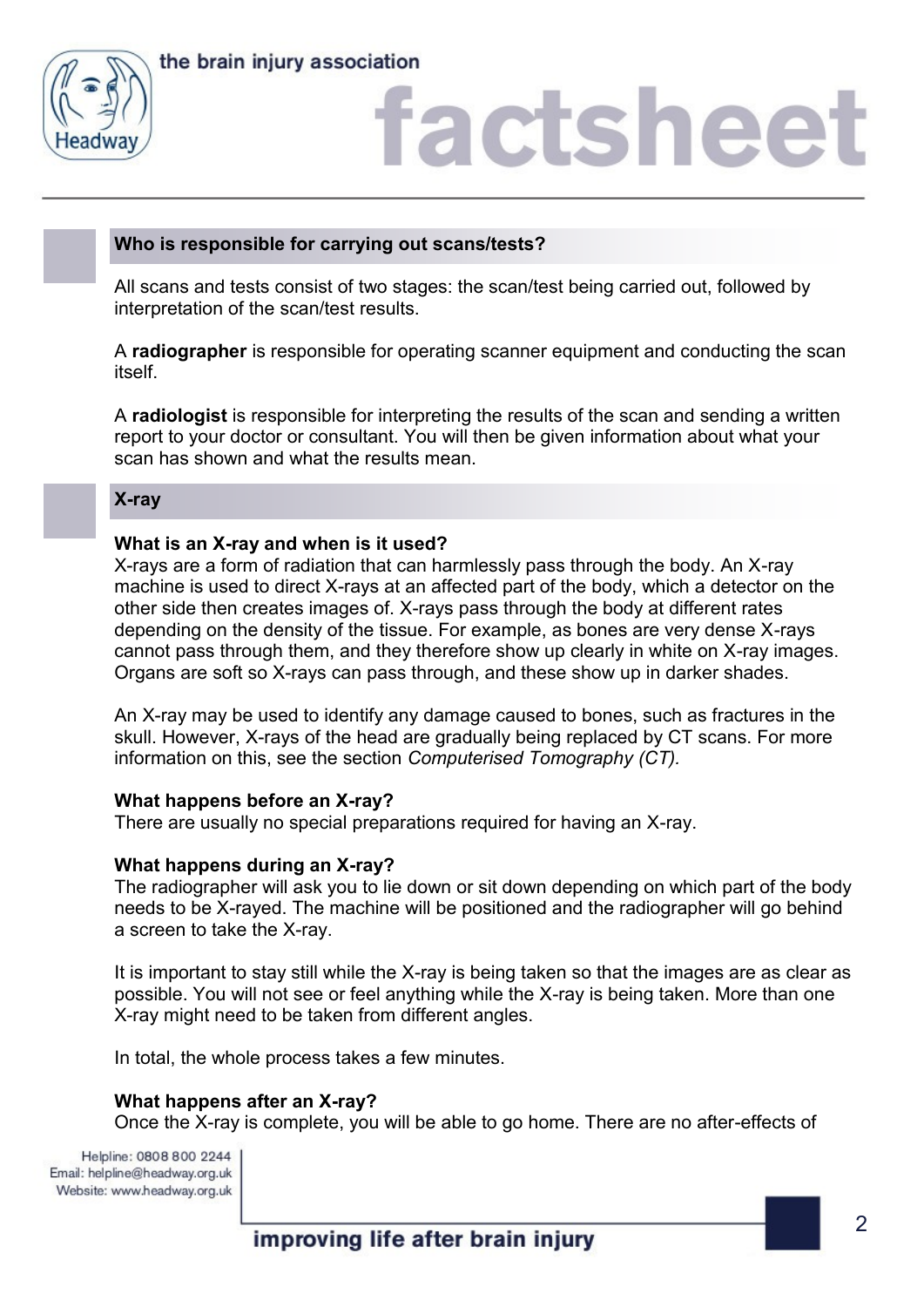



having an X-ray.

# **What are the possible risks of X-rays?**

X-rays use a very small amount of radiation. However, each X-ray is calculated to take the best image with the minimum amount of radiation. The risk of developing any problems in the future are minimal.

# **Computerised Tomography (CT)**

# **What is a CT scan and when is it used?**

A CT scan, also sometimes called computerised axial tomography (CAT), uses a series of X-rays to take detailed pictures of internal areas of the body. It is usually the first type of scan to be used after a brain injury is detected.

A CT scanner looks like a big ring with a scanner bed attached. Inside the ring, X-rays rotate around a body inside the scanner, which are picked up by detectors on the other side. Through this process, multiple images of the skull and brain are taken from different angles to create a detailed 3D internal image of the head. This can then be used to identify the location and extent of brain injury.

CT scans are quick to administer and less sensitive to movement compared to other types of scans, making them a useful tool in a medical emergency. They are also commonly used for follow-ups to monitor injury and provide information for treatments or tests.

# **What happens before a CT scan?**

No special preparations are usually required for having a CT scan. However, sometimes a small injection containing a **contrast dye** is given before the scan. The **contrast dye** makes CT images clearer and helps in detecting abnormalities. If a **contrast dye** is required, you will be given more information and an opportunity to ask any questions you might have beforehand.

# **What happens during a CT scan?**

The radiographer will ask you to lie on the scanner bed, which will slowly move into the CT scanner. The scanner does not surround the entire body at once, so will hopefully not cause you too much discomfort.

The radiographer will then leave the room to operate the scanner from an adjoining room. You will still be able to hear and speak to the radiographer through an intercom while the scan is taking place.

CT scans generally last around 15 minutes.

Helpline: 0808 800 2244 Email: helpline@headway.org.uk Website: www.headway.org.uk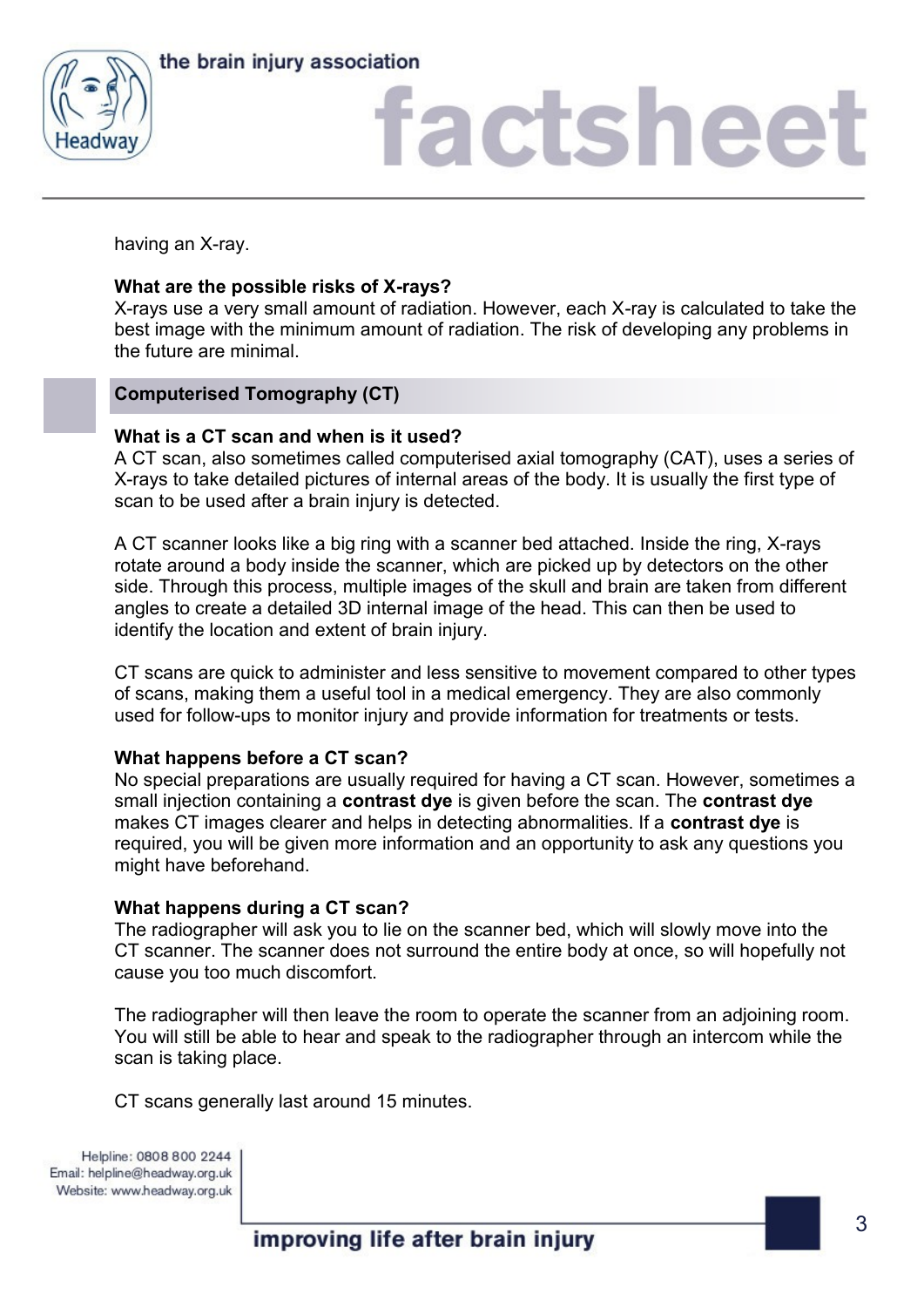



# **What happens after a CT scan?**

When the scan is finished, the radiographer will return to the room and help you out of the scanner. You can leave straight away as there are generally no after-effects of having a CT scan.

If the scan involved a **contrast dye**, you might have to wait for an additional 15 to 30 minutes after the scan to make sure there are no adverse effects.

# **What are the possible risks of CT scans?**

CT scans use a series of X-rays, so involves exposure to a very small amount of radiation. However, every effort is made to keep the radiation low.

The **contrast dye** required for some CT scans contains iodine. You should therefore inform the radiographer before the scan if you are allergic to iodine. More information about contrast dyes will be provided to you by your doctor or the radiographer.

If you have any concerns about the risks and require more information, your doctor and radiographer will be able to answer any questions you may have.

#### **Magnetic resonance imaging (MRI)**

# **What is an MRI scan and when is it used?**

MRI scans use magnetic fields and radio waves to take very detailed pictures of internal parts of the body from different angles. The MRI scanner looks like a CT scanner, and has an open ring-like structure with an attached scanner bed. However, MRI scanners are longer, a bit like a tube, and the scanner surrounds more of the body compared to CT scanners.

You might be referred for an MRI scan to obtain detailed information about your brain injury. It can be used to plan treatments and check how effective they are.

#### **What happens before an MRI scan?**

Before you have your MRI scan, you will be asked to fill in a safety checklist that will ask about your health and whether you have any metal implants. This is because MRI uses powerful magnets, so any metal embedded in your body (such as pins, aneurysm clips or coiling) can distort images and be moved slightly by the scanner. It is therefore of utmost importance to be honest in the safety checklist if you have any metal in your body or if you are carrying any metal (such as watches, phones, coins or jewellery).

If families and carers would like to stay in the scanner room with you, they will also be asked to complete a safety checklist to make sure they have no metal on them.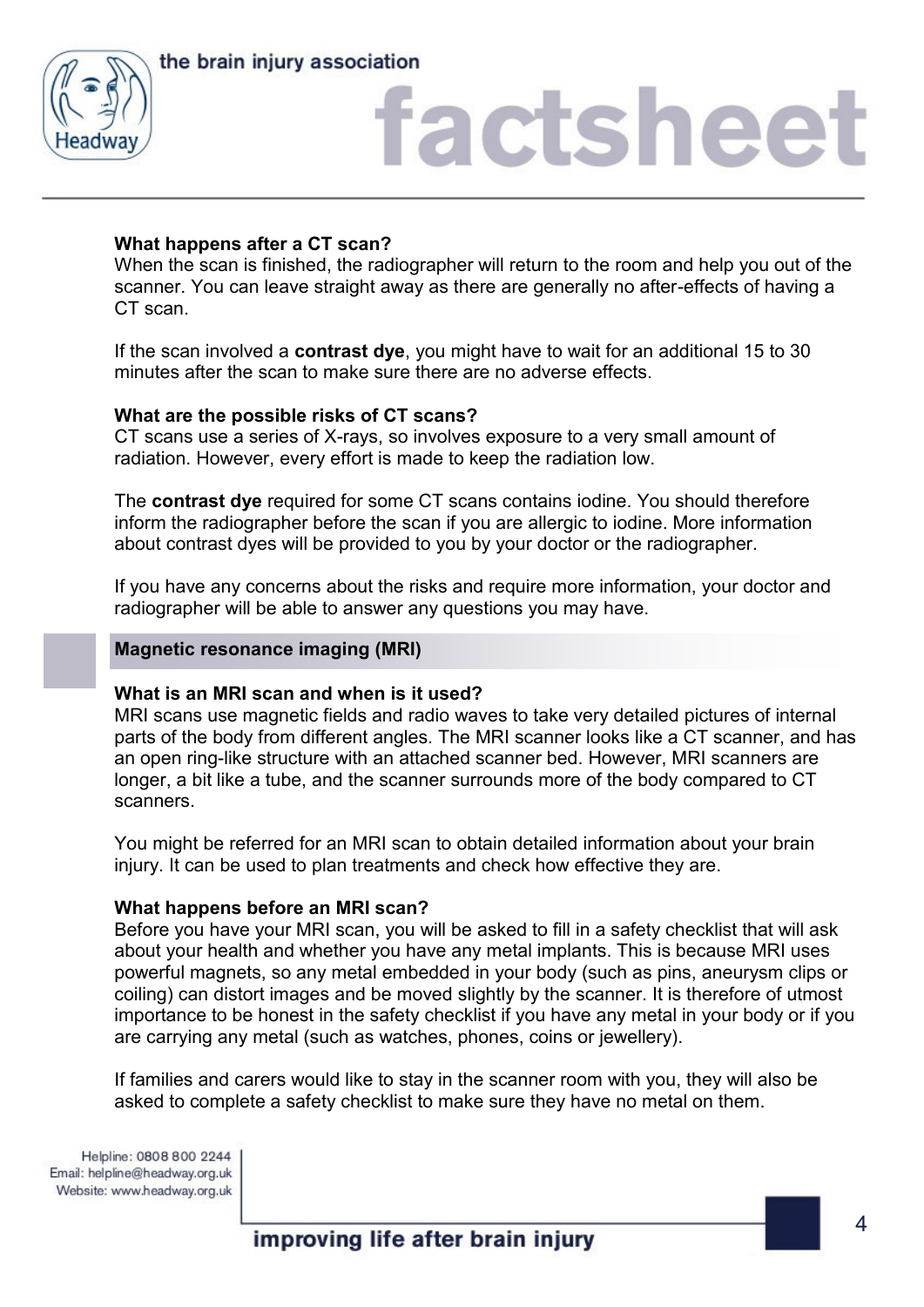



# factshee<sup>®</sup>

You might also be asked if you have claustrophobia (a fear of enclosed spaces), as the scanner can be a tight, enclosed space in which you will be required to lie still for some time. If you are claustrophobic, hospital staff might be able to provide you with some coping mechanisms beforehand and will reassure you at all times during the scan (you will be able to talk to them while in the scanner).

You will also be asked whether you have tinnitus (ringing in the ears), as noise from the scanner might affect this.

There are no further special preparations required for having an MRI scan. In some cases, an injection with a **contrast dye** might be given to make images clearer. If you require an injection, the radiographer or your doctor will explain this to you in more detail.

# **What happens during an MRI scan?**

Following the initial screening, the radiographer will ask you to lie on the scanner bed and will provide you with some ear protection as the scanner can be quite loud. You may also have your head placed in a frame (like a helmet), as this can help with taking clearer images.

Once you are comfortable and inside the scanner, the radiographer will leave the room to operate the scanner from an adjoining room. There will be an emergency buzzer if you feel like you need to be removed from the scanner at any time. There will also be an intercom system through which you can hear and speak to the radiographer.

MRI scans usually last between 20 minutes to an hour.

#### **What happens after an MRI scan?**

When enough images are taken, the radiographer will come back into the room to remove you from the scanner. There are no after-effects of MRI so you should be able to leave soon after having the scan.

If the scan involved a **contrast dye**, you might have to wait for an additional 15 to 30 minutes after the scan to make sure there are no adverse effects.

# **What are the possible risks of MRI scans?**

MRI scans carry no risks and so far there have been no reported ill-effects of being exposed to high magnetic fields. However, some people may experience dizziness and/or headaches after lying down in the scanner for a length of time.

MRI is not suitable for people who have metal inside their body, such as pacemakers or surgical clips. It can also be a difficult experience to be in an MRI scanner if you have claustrophobia.

Helpline: 0808 800 2244 Email: helpline@headway.org.uk Website: www.headway.org.uk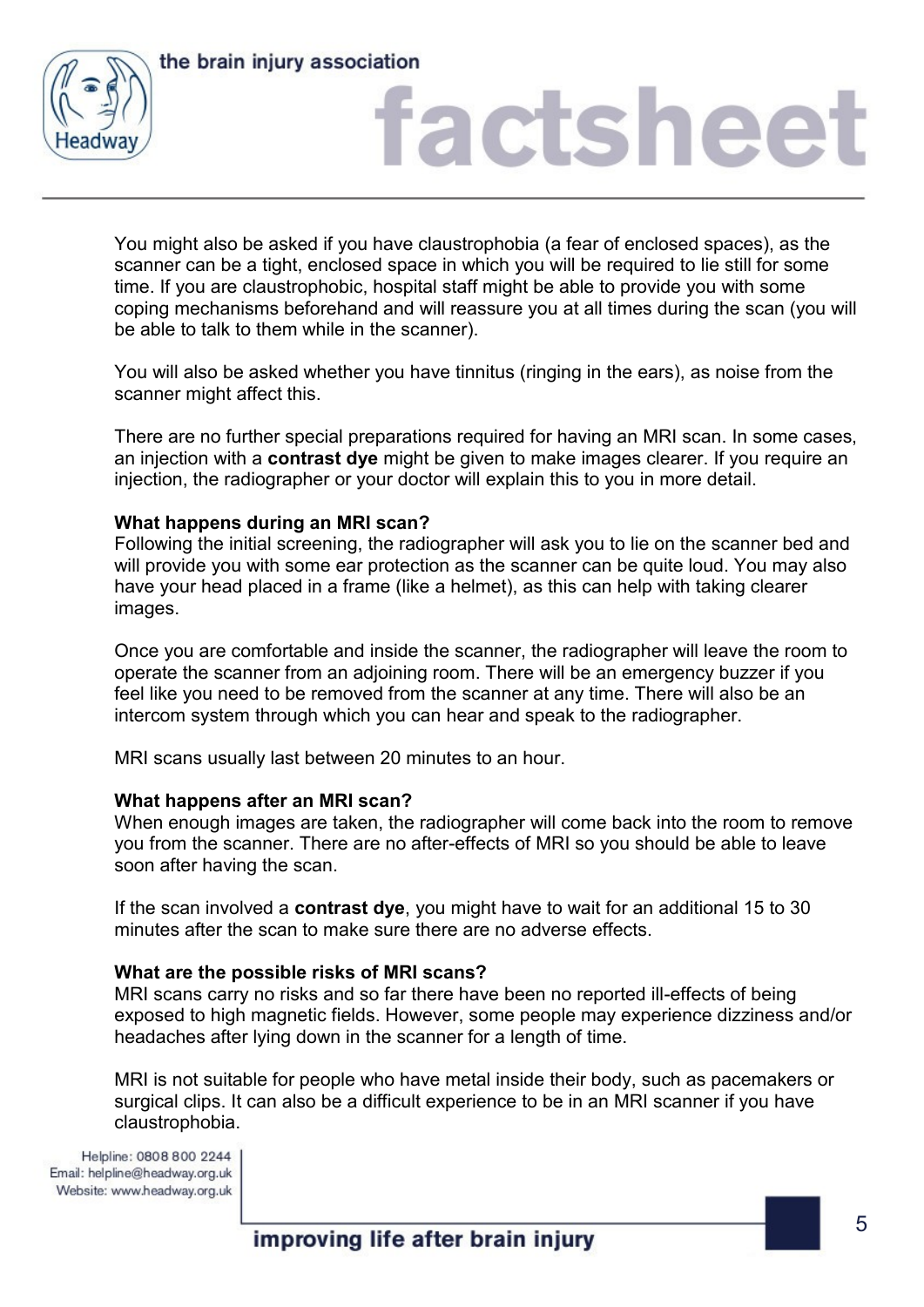



The **contrast dye** required for some MRI scans contains iodine. You should therefore let the radiographer know if you are allergic to iodine.

If you have any questions about the risks or procedures of an MRI scan, your doctor or radiographer will be there to answer any concerns that you have.

# **Positron emission tomography (PET)**

#### **What is a PET scan and when is it used?**

PET scans involve the administration of a **radiotracer** which emits low levels of radiation, that the scanner detects to produce detailed 3D images of activity in the brain. The scanning machine looks similar to an MRI scanner. PET scanning is a safe procedure. It is frequently used in combination with CT or MRI scanners (known as a **combination scan**) to take clearer pictures of brain tissue following an injury.

PET scans are used to detect activity in the brain and so can be helpful with diagnosing epilepsy, severe brain injury or disorders of consciousness.

#### **What happens before having a PET scan?**

Having a PET scan usually requires some preparation in advance. You might be required to stop eating and abstain from doing any strenuous exercise for 6 hours beforehand. Your appointment letter will outline details of any preparation that you need to do before going for your PET scan.

About one hour before your scan, you will be given an injection that contains a **radiotracer**. This is what the PET scanner will be detecting while you are having the scan.

#### **What happens during a PET scan?**

Following the injection, you will be asked to lie on the PET scanner bed. Once you are comfortable, the radiographer will move the bed inside the scanner.

There will be an emergency buzzer if you feel like you need to be removed from the scanner at any time. There will also be an intercom system through which you can hear and speak to the radiographer.

PET scans usually last between 30 minutes to an hour.

#### **What happens after a PET scan?**

When enough images are taken, the radiographer will come back into the room to help you out of the scanner. There are generally no after-effects of PET so you should be able to leave soon after having the scan.

Helpline: 0808 800 2244 Email: helpline@headway.org.uk Website: www.headway.org.uk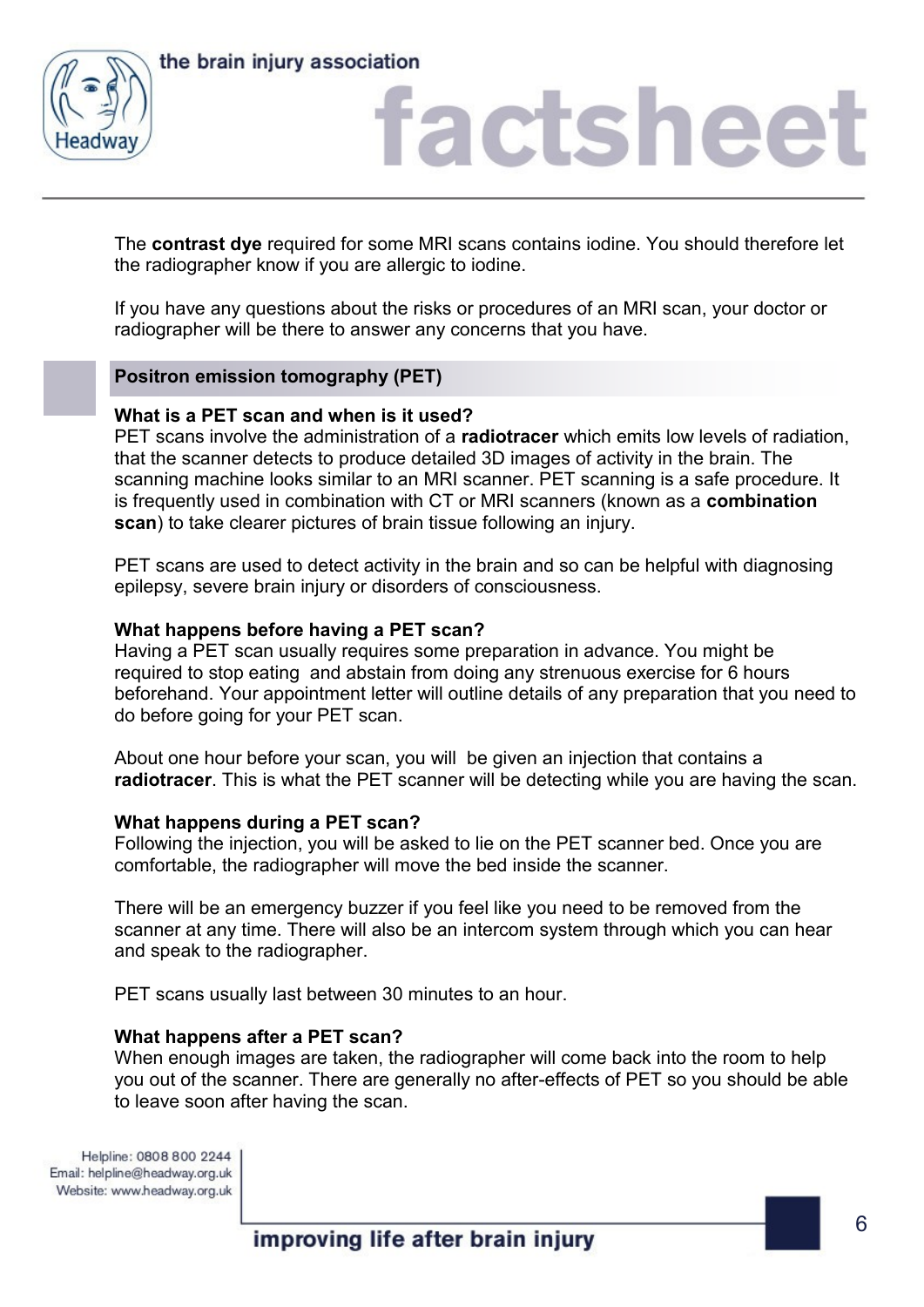



# actshee

You might be advised to drink plenty of fluids to flush the radiotracer out quickly.

# **What are the possible risks of PET scans?**

PET scans involve the use of **radiotracers**, which contain a mildly radioactive substance. However, the amount of radiation you will be exposed to will be very small, and therefore has minimal risks. The **radiotracers** leave the body completely within 3-4 hours. The radiographer, radiologist and your doctor will always make sure the benefits of having a PET scan outweigh the risks.

If you are referred to a **combination scan**, the risks will be the same as having a CT or MRI scan, as well as the PET scan risks listed above.

More information and details of the procedure for combination scans will be provided to you by your doctor or radiographer.

#### **Other scans and tests**

The scans mentioned in the previous sections are commonly used to detect and monitor brain injury. However, there are a range of other scans and tests that are used in the investigation of specific conditions or effects of brain injury. These are covered in some detail below.

# **Electroencephalography (EEG)**

An EEG detects areas of brain activity by measuring natural electrical activity in the brain (brain cells communicate with one another and process information through electrical signals). This activity is measured using **electrode**s that are placed on the surface of the scalp, which is a painless procedure.

An EEG is a useful test that can detect and monitor abnormal brain activity after a brain injury. It is also used to provide helpful information on certain effects of brain injury, such as problems with memory and sleeping. EEGs are also very commonly used to investigate cases of epilepsy.

Prior to having an EEG, you might be advised to wash your hair, as this will help the **electrode**s stick to your scalp. A gel will often be applied to the scalp to help the **electrode**s detect brain signals more easily. In some cases, an elastic cap (similar to a swimming cap) with the **electrode**s already attached to it is used instead. These **electrode**s are linked to a computer, so that brain waves can be recorded.

Whilst the EEG is taking place, you will be asked to complete certain tasks, such as looking at pictures or breathing deeply for a few minutes.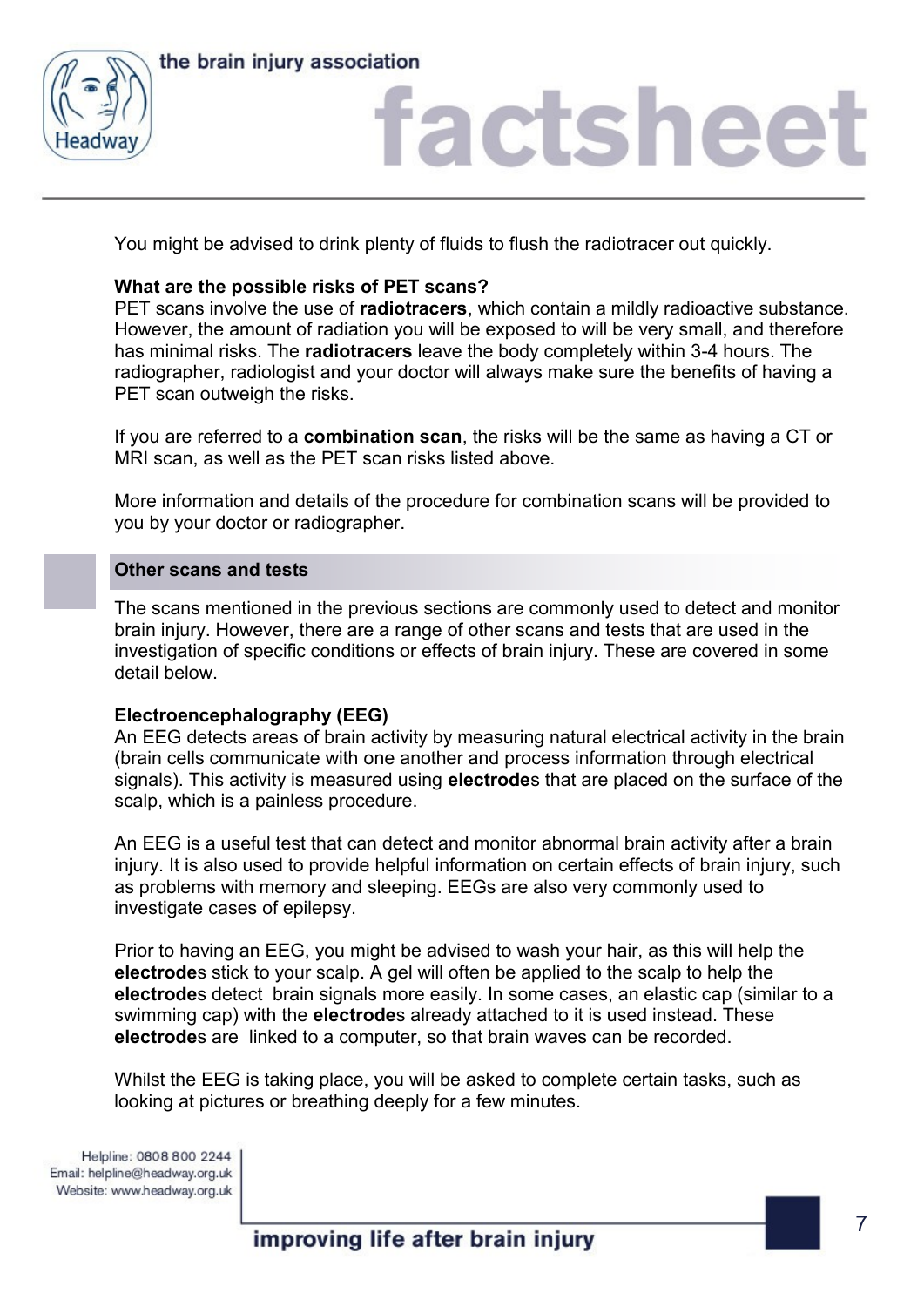

the brain injury association

# factshee<sup>®</sup>

An EEG usually lasts about 30 minutes to an hour due to the preparation required before the actual test.

After the EEG, the electrodes will be removed and your scalp will be cleaned of any remaining gel. There are no after-effects of having an EEG and you will be able to go home shortly after.

EEG tests are a painless and safe procedure. You will feel little or no discomfort from having an EEG, as the **electrodes** don't emit any electricity and do not hurt. There is a small risk that certain tasks you may be required to do during an EEG can induce a seizure if you have epilepsy, for instance if there are flashing lights. However, there will be medical staff with you at all times should you need any support or assistance.

# **Single-photo emission computed tomography (SPECT)**

SPECT scans are similar to PET scans as they rely on an injected **radiotracer** to take images of internal parts of the body. However, the **radiotracer** used in SPECT stays inside the body for longer than in PET and can detect areas of reduced blood flow in the brain.

SPECT scans are specialised, so they are not frequently used. They are highly effective in showing injured regions of the brain, especially after a severe brain injury has been sustained. It is also used in cases of epilepsy to identify the location of the seizure. SPECT scans can also provide additional information to help with planning surgeries and long-term treatments.

After receiving a **radiotracer**, you will be asked to lie on the scanner bed, and the SPECT machine will rotate around your head to collect 3D images of your brain. The **radiotracer**  will leave your body within a few hours. You might be advised to drink plenty of fluids to flush the radiotracer out quickly.

# **Functional magnetic resonance imaging (fMRI)**

fMRI is a special type of MRI scan. It uses the same MRI scanner and methods to take images of internal parts of the body. fMRI looks at brain activity by measuring blood flow. The main difference between MRI and fMRI is that while MRI takes static images of the brain's structure, fMRI can identify which areas of the brain are active under different conditions.

fMRI scans are mainly used to investigate disorders of consciousness. This can be helpful in planning long-term treatments and to monitor brain activity.

fMRI scans have the same procedures and risks as MRI scans, as they are conducted using the same machine. fMRI scans may involve you doing tasks while lying inside the

Helpline: 0808 800 2244 Email: helpline@headway.org.uk Website: www.headway.org.uk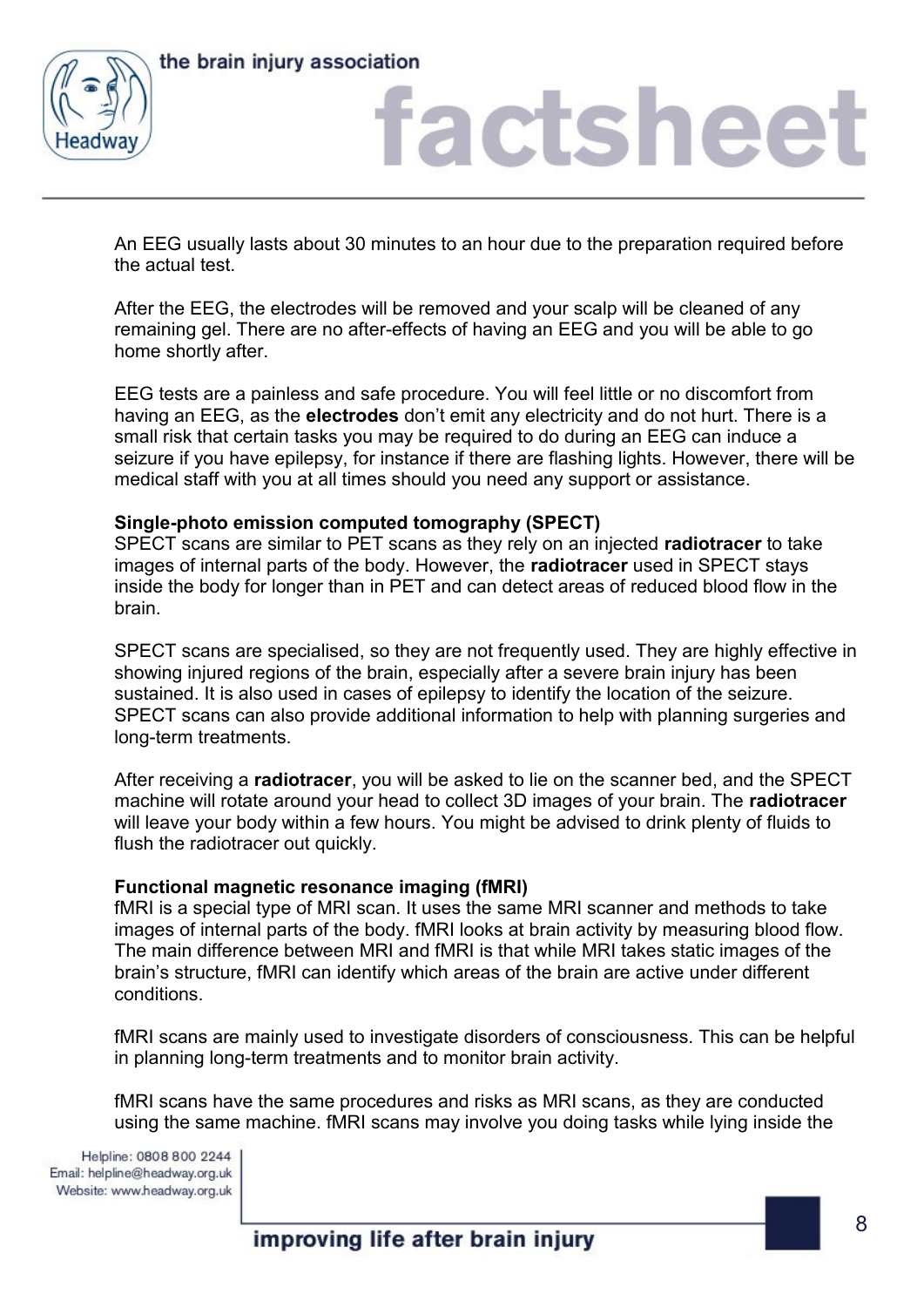

scanner, such as moving fingers, reading or thinking about specific things. Because of this, an fMRI scan can take longer than an MRI scan.

# **Waiting for your scan/test results**

Waiting for your results from a scan or test can make you feel anxious. However, it is important to remember that analysing any scan or test results can be a lengthy and complex process, and different tests and scans will rely on different types of analysis. It can therefore typically take a few weeks for any test results to come back.

If you have still not received your results after a few weeks, and have received no further information about them, contact your doctor, nurse or neurologist to ask about them.

Your doctor or consultant might show you the results of your scan, or alternatively you might wish to request a copy of it. Either way, it is your legal right to apply for access to your medical records that will contain the results of your scan. Information about this is available on the NHS website at [www.nhs.uk/chq/pages/1309.aspx?categoryid=68.](https://www.nhs.uk/chq/pages/1309.aspx?categoryid=68)

#### **Interpreting your scan/test results**

Your GP or neurologist should interpret your scan results and discuss this with you. There may be medical terms that you are unsure of, and you should be able to ask for these to be explained to you. The Headway helpline might also be able to explain some medical terms, however they are not able to interpret scan/test results or provide a diagnosis.

It is important to remember that, while brain scans can be helpful with diagnosing or monitoring brain injury, they do not always reveal injury, especially if the injury is widespread or minor. Scan results should not, therefore, be considered as the only means of diagnosing brain injury. If a scan comes back clear and you are sure that you are experiencing effects of a brain injury, you should seek support from your GP. Information for GPs on diagnosing brain injuries is available from the factsheet *[Management of](https://www.headway.org.uk/media/2807/management-of-acquired-brain-injury-a-guide-for-gps-factsheet.pdf)  [acquired brain injury -](https://www.headway.org.uk/media/2807/management-of-acquired-brain-injury-a-guide-for-gps-factsheet.pdf) a guide for GPs.*

# **Conclusion**

This factsheet offers information on the main scans and tests that are carried out after a brain injury, from first arriving at the emergency department to follow-up investigations. It is hoped that this information will reassure you and your family if you are referred for any of these scans or tests.

Remember that different hospitals will have different facilities. Therefore the scan that you

Helpline: 0808 800 2244 Email: helpline@headway.org.uk Website: www.headway.org.uk